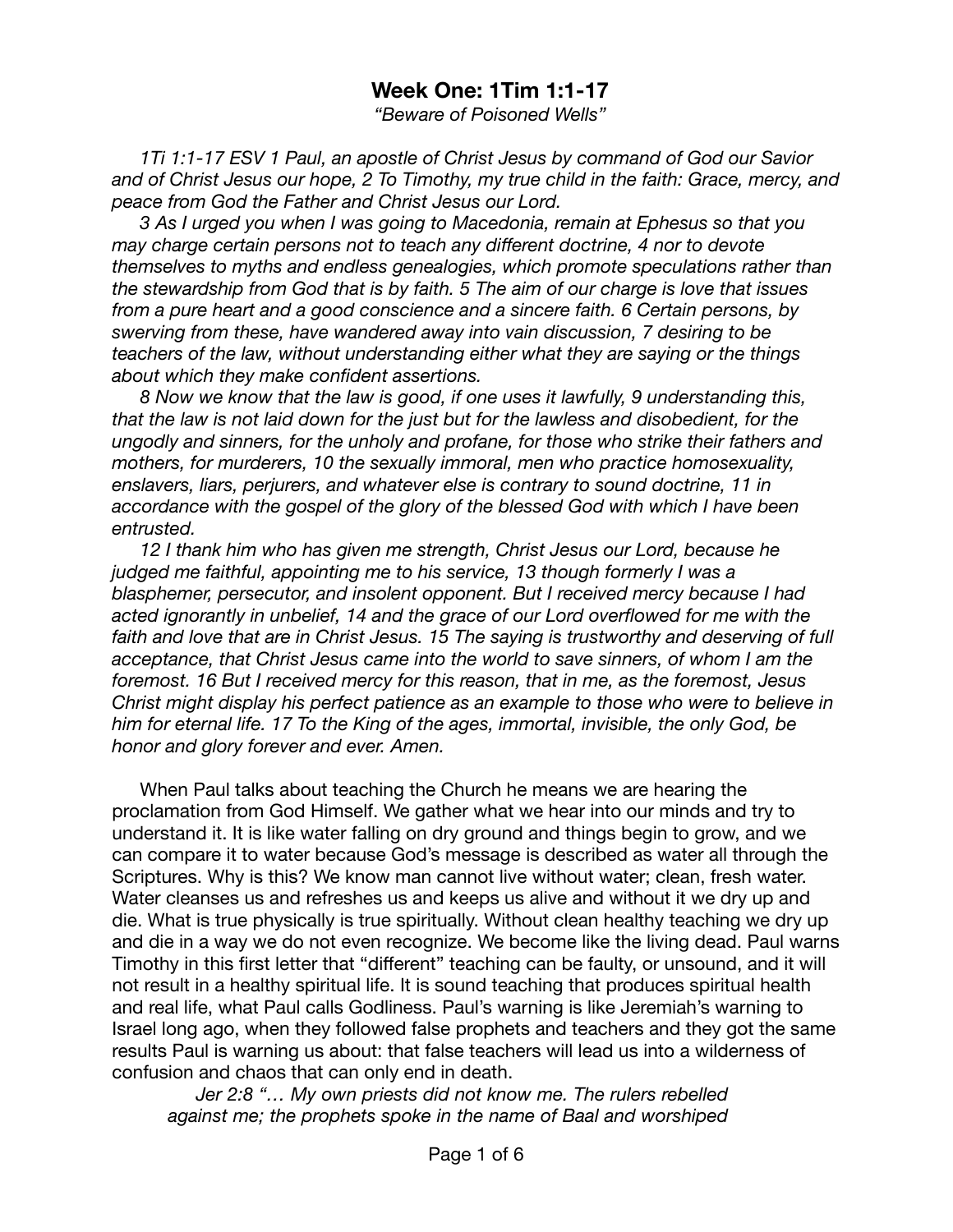*useless idols. … 12 And so I command the sky to shake with horror, to be amazed and astonished 13 for my people have committed two sins: they have turned away from me, the spring of fresh water, and they have dug cisterns, cracked cisterns that can hold no water at all. (GNB)* 

It is God who brings drought to the land and if there is no water that means more than loss of life, it also means sorrow and despair, a "sickness of heart." On a spiritual level it means God is hidden from them. They no longer hear His Word, the water of Grace, that they have rejected.

*Jer 14:1 The LORD said to me concerning the drought, 2 "Judah is in mourning; its cities are dying, its people lie on the ground in sorrow, and Jerusalem cries out for help. 3 The rich people send their servants for water; they go to the cisterns, but find no water; they come back with their jars empty. Discouraged and confused, they hide their faces. 4 Because there is no rain and the ground is dried up, the farmers are sick at heart; they hide their faces. (GNB)* 

*"They go to the cisterns, but find no water…"* which means they go to their false gods, their idols, but idols do not hear and can not fill them and bring forth life. They refused to hear the words of Jeremiah. God is no longer sending His rain, His fresh healthy water, upon them. Paul has heard this is happening in Ephesus, so he is standing up as an Apostle to give orders to the servant he trusts, his beloved Timothy, who he calls *"my true son in the faith."* Timothy's faith is genuine and Paul has confidence in him. Like a general in the army, Paul is giving him the command of the Ephesian Church. And Timothy is expected to give orders to those in his charge.

There are many teachers in Ephesus who are teaching from the Scriptures. What is scary is that even though some are teaching from the Bible, they are not telling people who God and Jesus really are. They are telling people what they want to hear, not what they need to hear. Maybe they are entertaining, putting forth new and novel ideas that are interesting and intriguing. Why is that bad? Jeremiah would say "It is a cistern without water!" Paul says such teaching does not result in the one thing that matters: Godliness. The two words that dominate his letter are *teaching and godliness*. For Paul, Godliness is the goal. And teaching that does not pursue that goal promotes *"speculations rather than the stewardship from (or of) God,"* and people *"have wandered away into vain discussion…"* Notice Paul uses the word *vain*. Empty, worthless talk that accomplishes nothing but self-promotion and human vanity.

Paul is very concerned for his beloved Church.

The wells are being poisoned. The cisterns are dry.

Sound doctrine leads to godliness, which means a growing, healthy, mature Christian. Paul says *"The aim or goal of our charge to teach sound doctrine is love that issues from a pure heart and a good conscience and a sincere faith.(1:5).* The goal of our teaching is love! Sound doctrine is the blessed rain that purifies the heart, cleanses the conscience, and waters the the soil of faith, all producing good works from a resurrection empowered personality. When Paul says a *sincere* faith, he uses a compound word that means *"not under judgment"* kind of faith. The one truly born of God is never under judgment and condemnation. The one born of God when tested will prove to be genuine and trustworthy. *Sincere* faith is not seeking righteousness by doing works, rather *sincere* faith is doing works because *we are* righteous. Paul would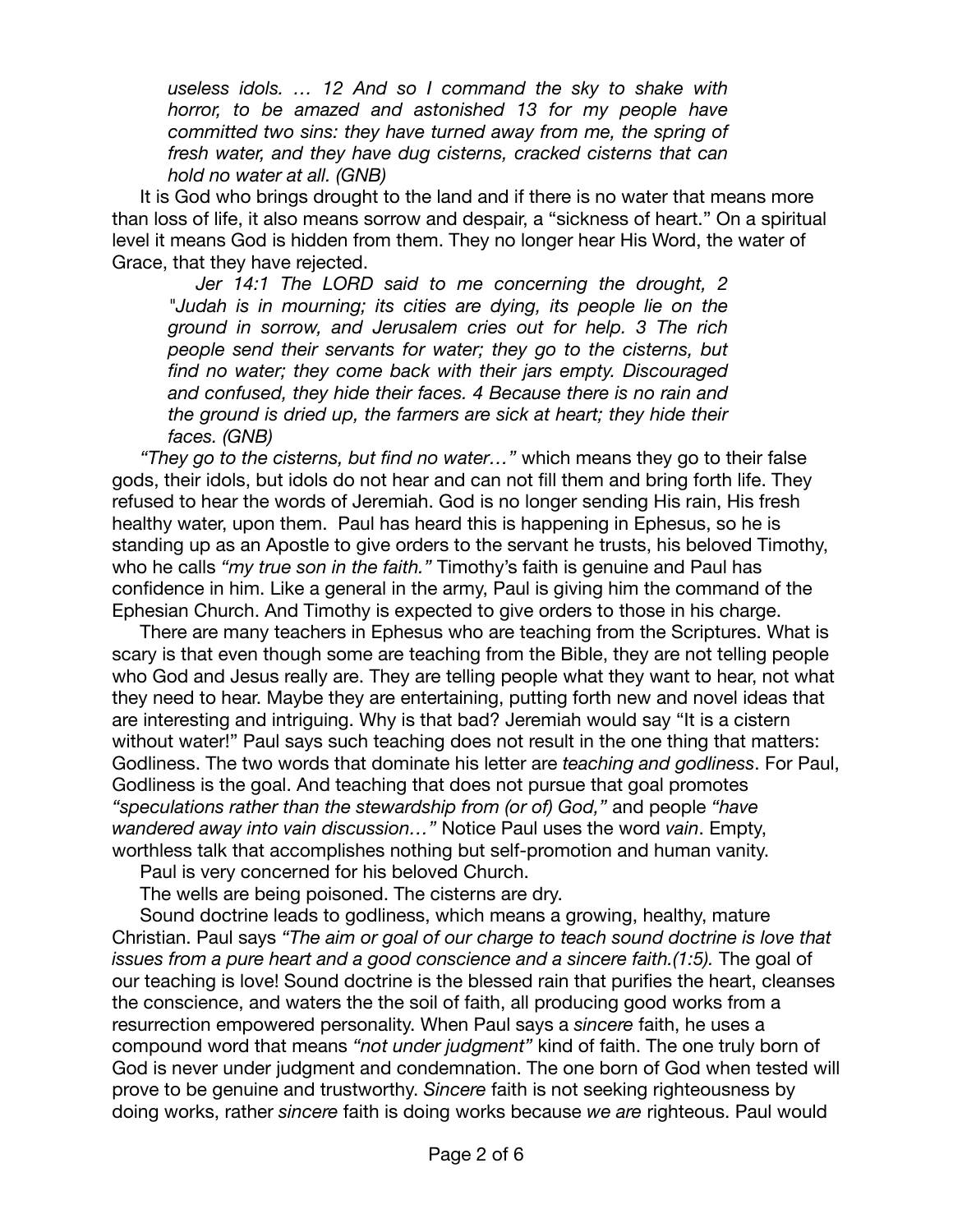agree with James who tells us *"Faith (sincere faith) without works is dead (not being watered with the Word of Life)."* 

Paul really gets to the point when he says *"Certain persons, by swerving from these, have wandered away into vain discussion, desiring to be teachers of the law, without understanding either what they are saying or the things about which they make confident assertions."* These *"certain people,"* which could be both men or women, have swerved off course, lost their way and are now pointing in the wrong direction, so they have a completely different goal now, and that goal has nothing to do with true righteousness and godliness. Paul says they don't know what they are talking about! They are empty cisterns. And Paul should know. He is a former Jewish rabbi who knows the Law and the Prophets better than any of the teachers in Ephesus, and certainly better than the Gentile citizens of Ephesus who are listening to them. Paul says they are teaching the Law and getting very bad results but Paul does not want us to think that teaching the Law is a bad thing. Everything the Apostles proclaimed about Jesus came from the Law and the Prophets; the complete body of the Jewish Scriptures. We need to have a firm grasp of the meaning of the Scriptures because in them we actually do find Jesus. The Law does not stand *against* us. We are children of God, and it is *given for* us, and that is the point Paul makes when he says: "*Now we know that the law is good, if one uses it lawfully, understanding this, that the law is not*  laid down for the just (for God's children) but for the lawless and disobedient..." By *lawfully* Paul means we must *teach it correctly* because he tells Timothy in his second letter: "*All Scripture is breathed out by God and profitable for teaching, for reproof, for correction, and for training in righteousness…"(2Tim 3:16)* All Scripture can be used to instruct us in godliness because they all point us to Jesus, the King we serve and follow.

But God wants the Scriptures and the Law to stand against and judge those who are lawless and disobedient. Paul offers up a list of human actions that oppose all godliness and good order. The Law of Moses, which is perfect, and governments, which are imperfect, are ordained by God as restrainers of evil, but never a means of salvation or righteousness. Laws do not change the heart, they diagnose the heart. Paul is warning the Church that listening to the false teachers puts us on a path of ungodliness and on the path to judgment. We are all in danger of this if not for God's grace and mercy. We are also in danger of picking and choosing which sins are the most wicked, perhaps even unforgivable. We don't see our own sins, but are quick to see the sins of others. Of course, depending on our culture, some of the sins in Paul's list would not be considered wrong at all. Paul faced this in Ephesus. The typical Ephesian noblemen would be very offended by one part of Paul's list because a good Roman citizen could have relations with anyone, male or female, and they never considered it as immoral. It was perfectly legal and normal. It was only Roman women who were forbidden to have sex outside of marriage. But Paul is telling the Ephesian Church we are called to a new kind of morality and that this morality would challenge the culture of Caesar and threaten the freedoms men enjoyed. For Paul all sin matters and he wants all men to be freed from the bondage of sin, but Paul is not in Ephesus to change the culture, the laws or the customs of Rome, though he suffers the backlash of persecution because they see him as trying to do that very thing. While he clearly condemns both heterosexual and homosexual sin in the same way he condemns lying and cheating, he wants to see lives changed as they come to the Church because of the power of the message he proclaims. There is a new King, a Savior raised from the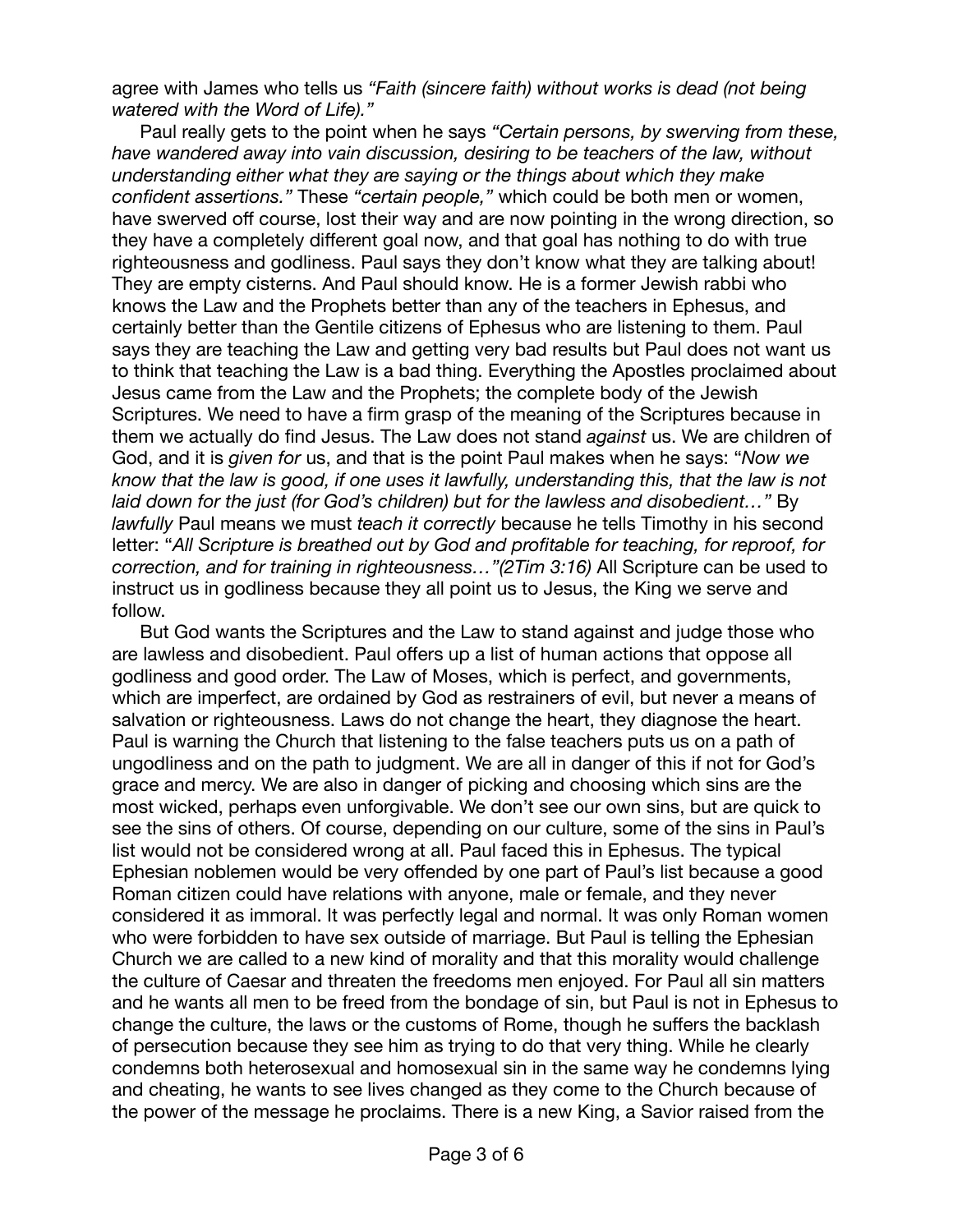grave and He is the True God calling people to a new priesthood, to a new level of holiness. No one who comes to see this and believe it can ever be the same as they were. They change not because Rome changes the laws, but because they have new power, a new life! So Paul does not condemn the citizens of Ephesus. Paul knows change is slow, and change comes through Christ changing the heart. He knows this from his own experience and that is why he refuses to stand on any moral high ground. As far as Paul is concerned, no one is holy and righteous according to the Law of God, not even himself.*<sup>1</sup>*

And this is where Paul shifts the whole tone of the letter and begins to pray: *12 I thank him who has given me strength, Christ Jesus our Lord, because he judged me*  faithful, appointing me to his service, 13 though formerly I was a blasphemer, *persecutor, and insolent opponent. But I received mercy because I had acted ignorantly in unbelief, 14 and the grace of our Lord overflowed for me with the faith and love that are in Christ Jesus.* Gratitude! Gratitude for God's mercy for someone so undeserving of that mercy. Paul usually starts most of his letters with prayers of thanksgiving and praise for the marvelous grace of God. But here, as in the letter to the Galatians, he cuts right to the point. He abruptly begins with a commandment to Timothy *"to charge certain persons not to teach any different doctrine."(1:3)* Then Paul gets to this catalogue of sins that truly are wicked and evil, sins that the Law can only restrain. It is so easy to stand in judgment of "those people" as I let myself off the hook. Paul does not do that. I think Paul stops here in the middle of his commands to Timothy because he is driven to thank God and praise God for the mercy he's received. He knows that it is God's Law that stands in judgment against all men and all sin, but it also stands in judgment of him if not for one Person: "*Christ Jesus came into the world to save sinners, of whom I am the foremost."(1:15)* Far from thinking he is better than "those sinners" in his list, Paul presents himself as worse. He says *"I AM the foremost, I hold the chief position."* I *"WAS a blasphemer, persecutor, and insolent opponent of Jesus"* but I still *AM* a sinner. Paul is holding himself out as proof that the least deserving person can be saved and receive God's indescribable mercy. That means anyone who finds themselves on Paul's list and begins to wonder *"Can what happened to Paul happen for me?"* And that is the question Paul wants us to ask.*<sup>2</sup>*

I really see Paul's prayer as the heart of this letter and the true motivation for all that Paul will say to us. In fact, it may be the heartbeat of all of the Epistles of Paul. As we already have seen, *"The aim of our command* (the command to teach sound doctrine) *is love that issues from a pure heart and a good conscience and a sincere faith."* Our goal of our teaching is *LOVE*. What does that mean? It means we have a message that points to, or *AIMS* at, a Person. In 1:15 Paul says *"The Word is Faithful, and deserves total acceptance: 'Christ Jesus came into the world with one specific aim and goal—to save sinners…'"* The Word, the message, is about Jesus and His faithfulness in coming to die for us. *"This is a trustworthy saying…"* Paul says. We can trust it because we can trust Him. All teaching and prophecy find their end in Him. Paul says that hanging on to this *Word*, the *"Faithful Saying"*, keeps us on the right path and on course as followers of Jesus. We are not engaged in an endless discussion of theories and philosophies, but a simple message with a very clear goal. And Paul uses himself as a prime example of how low Jesus will stoop to save the worst of us. Paul has taken us back to his former life when he was a *"blasphemer, persecutor, and insolent opponent,"* to a time when he really thought he was doing God's will and protecting Israel from idolatrous heresy. Now he confesses that his rage and his campaign of destruction against the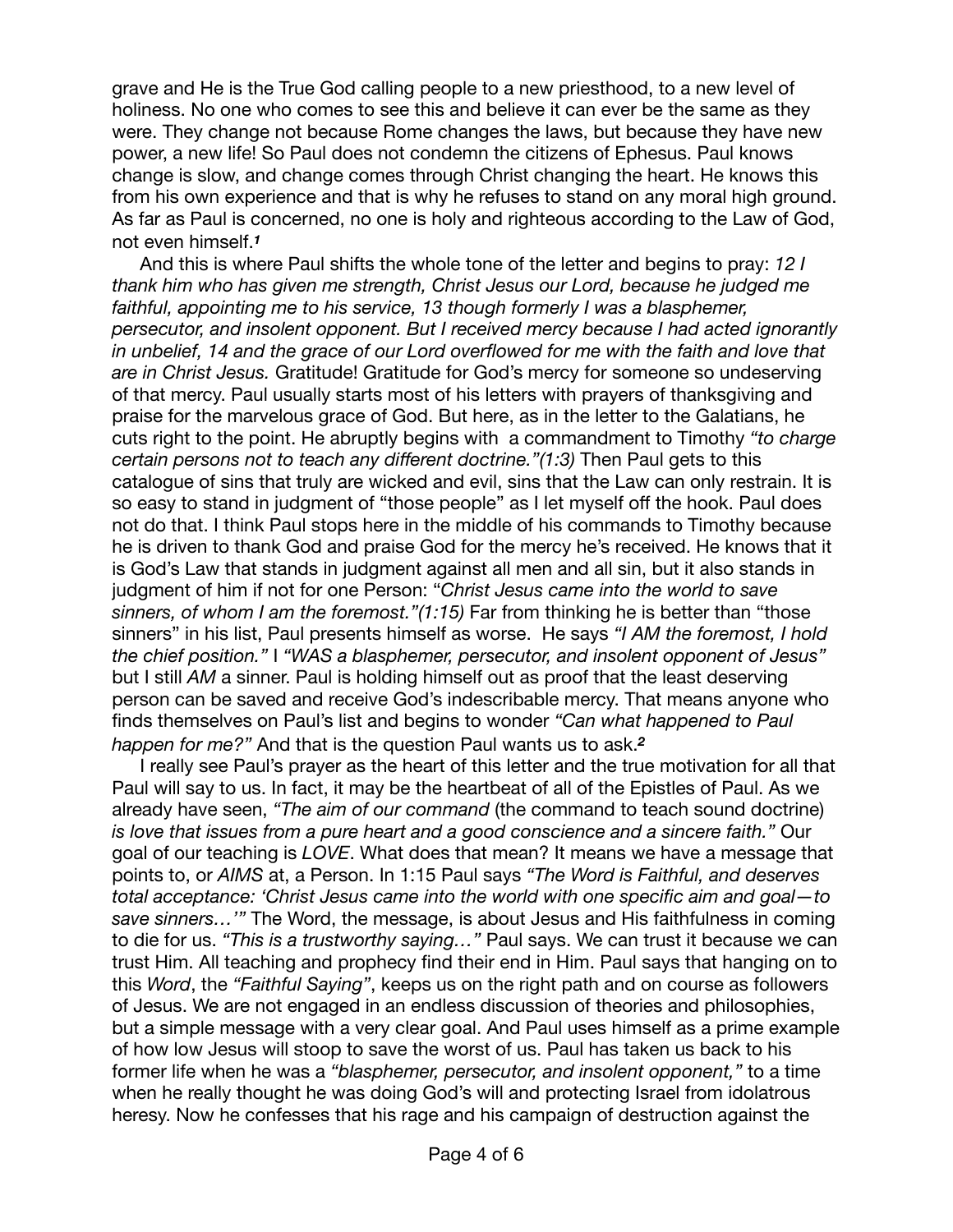followers of Jesus made him no different than any of the previous persecutors of God's people. Because Paul was so brutal and vicious that the Christians he pursued, who were hiding from him in fear, thought Paul was certainly beyond God's mercy. It took a long time for many of them to truly trust him even after he met Jesus and saw how wrong he was. But Paul's message is that nobody is beyond God's reach. And Paul says he was acting *"ignorantly, in unbelief."* He knew from John and Peter and many others who witnessed the crucifixion that Jesus asked His Father to *"forgive them, because they do not know what they are doing."* Jesus prayed this even for the Roman soldiers who nailed Him to the cross. They were ignorant! One centurion, after hearing Jesus ask the Father to forgive them and seeing all that was taking place said *"Certainly this man was innocent!"* The Father breaks through the ignorance. Paul looks back and sees that he, like them, had had no idea what he was doing. He may even see his own salvation as an answer to that prayer of Jesus from the cross. That is why Paul holds himself out as an example of the lavish mercy and grace of God.

Paul closes his prayer with an outburst of praise to the one true God: "*To the King of the ages, immortal, invisible, the only God, be honor and glory forever and ever. Amen."* You may recognize the line from the hymn by W. Chalmers Smith, *"Immortal, Invisible, God Only Wise."* I have sung that hymn many times and can hear the tune in my head. When Paul thinks of Jesus and His forgiveness, and the mercy of God, and the glory of His Kingdom compared to his former life, his mind is filled with praise for his one and only God. Paul is is not teaching doctrine in these verses, though there is a lot here to learn and to teach. No, Paul is teaching us how to pray and worship because worship is at the heart of the genuine *"never to be under judgment"* Christian life. It is prayer and worship that has been soaked in the Word of God, the pure water of grace that quenches the thirst of our deepest desires and cleanses us from our darkest stains. It is the rain of heaven that fills our well to overflowing with the pure water of the Gospel, not the foul water of our own broken cisterns, our own ideas.

*Father, We never want to forget your mercy to us. Without you we are foolish and arrogant and lost in our own imaginations. You are the truth, and you have shown us that truth in your Son, and revealed that truth to our hearts through your Holy Spirit. We praise you, we thank you and we honor you. The glory is yours Father, and you are beautiful to us. As we honor you today, we pray that each day you give us the grace to persevere, all the way to your eternal Kingdom. Amen.*